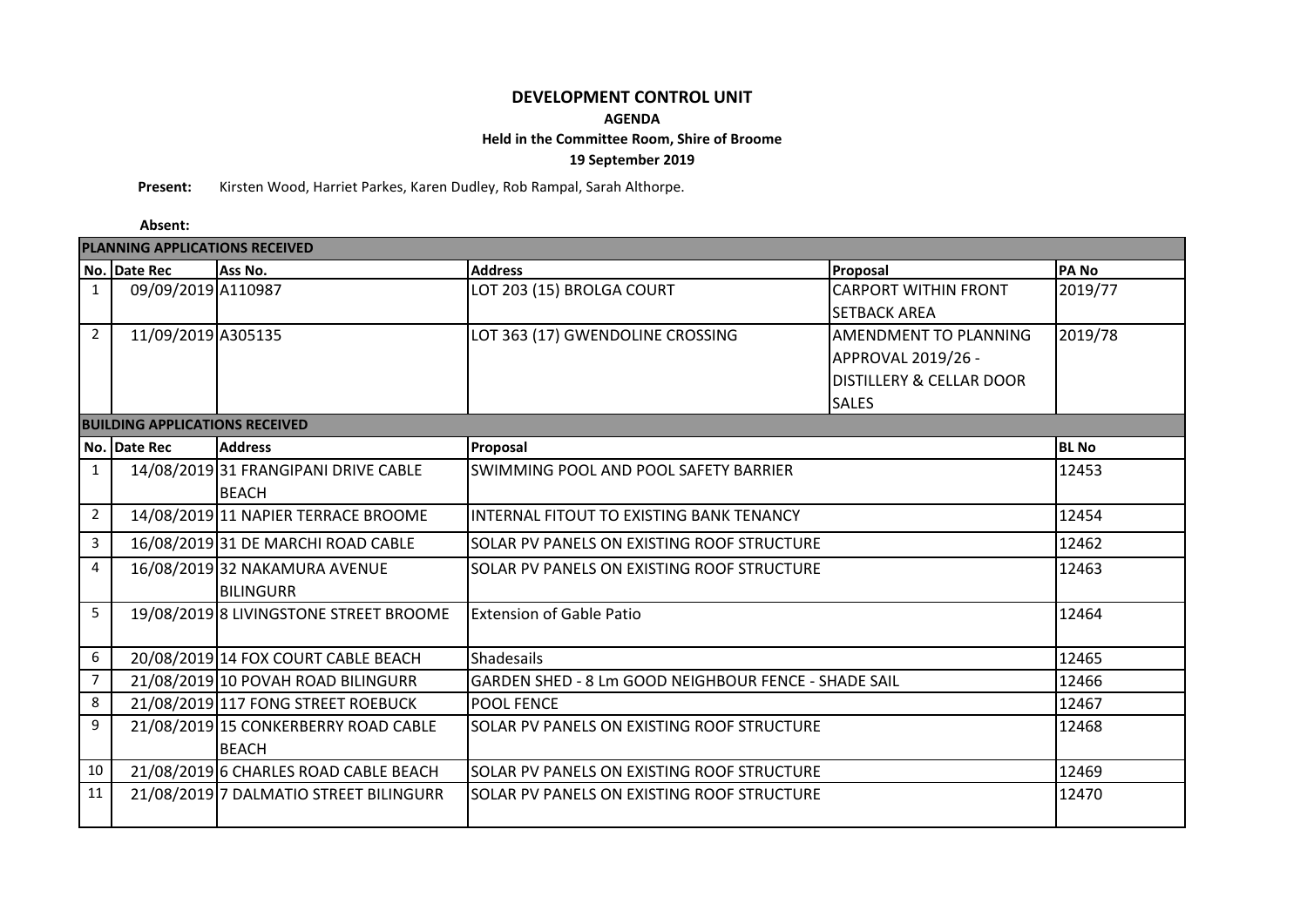| 12 | 21/08/2019 52 ROBINSON STREET BROOME                                                                                                                  | SOLAR PV PANELS ON EXISTING ROOF STRUCTURE                                                                                                    | 12471 |
|----|-------------------------------------------------------------------------------------------------------------------------------------------------------|-----------------------------------------------------------------------------------------------------------------------------------------------|-------|
| 13 | 21/08/2019 4 SALLEH STREET CABLE BEACH                                                                                                                | SOLAR PV PANELS ON EXISTING ROOF STRUCTURE                                                                                                    | 12472 |
| 14 | 21/08/2019 12 BIDDLES PLACE CABLE BEACH                                                                                                               | SOLAR PV PANELS ON EXISTING ROOF STRUCTURE                                                                                                    | 12473 |
| 15 | WA                                                                                                                                                    | 23/08/2019 17 SAYONARA ROAD CABLE BEACH SOLAR PV PANELS ON EXISTING ROOF STRUCTURE                                                            | 12475 |
| 16 | 26/08/2019 36 HERBERT STREET BROOME                                                                                                                   | <b>1 BED GRANNY FLAT</b>                                                                                                                      | 12477 |
| 17 | 28/08/2019 34 HERBERT STREET BROOME                                                                                                                   | SWIMMING POOL AND POOL SAFETY BARRIER                                                                                                         | 12479 |
| 18 | 28/08/2019 42 BLACKMAN STREET BROOME                                                                                                                  | REMOVE EXISTING FENCE AND REPLACE WITH COLORBOND GOOD NEIGHBOUR<br><b>FENCE</b>                                                               | 12480 |
| 19 | 28/08/2019 5 SONGLARK LOOP DJUGUN                                                                                                                     | ATTACH 2 SHADE SAILS OVER THE POOL AREA TO 2 POSTS AND 5 ROOF                                                                                 | 12481 |
| 20 | 30/08/2019 14 WAKAYAMA CRESCENT CABLE<br><b>BEACH</b>                                                                                                 | SOLAR PV PANELS ON EXISTING ROOF STRUCTURE                                                                                                    | 12483 |
| 21 | 30/08/2019 10 WOODS DRIVE CABLE BEACH                                                                                                                 | SOLAR PV PANELS ON EXISTING ROOF STRUCTURE                                                                                                    | 12484 |
| 22 | 30/08/2019 49 SLATER ROAD CABLE BEACH                                                                                                                 | SOLAR PV PANELS ON EXISTING ROOF STRUCTURE                                                                                                    | 12485 |
| 23 | 30/08/2019 10 MACPHERSON STREET DJUGUN FREE STANDING LIGHTING POLES                                                                                   |                                                                                                                                               | 12486 |
| 24 |                                                                                                                                                       | 30/08/2019 10 MACPHERSON STREET DJUGUN UPGRADE TO EXISTING STREET FIRE HYDRANT, TANKS & BOOSTER SYSTEMS<br>12487<br><b>INCLUDING NEW SHED</b> |       |
| 25 | 02/09/2019 164 BUCKLEYS ROAD WATERBANK FOR THE CONSTRUCTION OF A 5 METRE X 5 METRE FREESTANDING SKILLION ROOF 12488<br>OVER ENTRY AREA OF SITE OFFICE |                                                                                                                                               |       |
| 26 | 04/09/2019 14 DALMATIO STREET BILINGURR                                                                                                               | <b>BELOW GROUND POOL</b>                                                                                                                      | 12489 |
| 27 | 04/09/2019 42 BLACKMAN STREET BROOME                                                                                                                  | REMOVE EXISTING FENCE AND REPLACE WITH COLORBOND GOOD NEIGHBOUR<br><b>FENCE</b>                                                               | 12490 |
| 28 | 04/09/2019 83 ROBINSON STREET BROOME                                                                                                                  | GREEN SPACE LANDSCAPING, SHADE STRUCTURES, RETAINING WALLS AND<br>PEDESTRIAN BRIDGE                                                           | 12491 |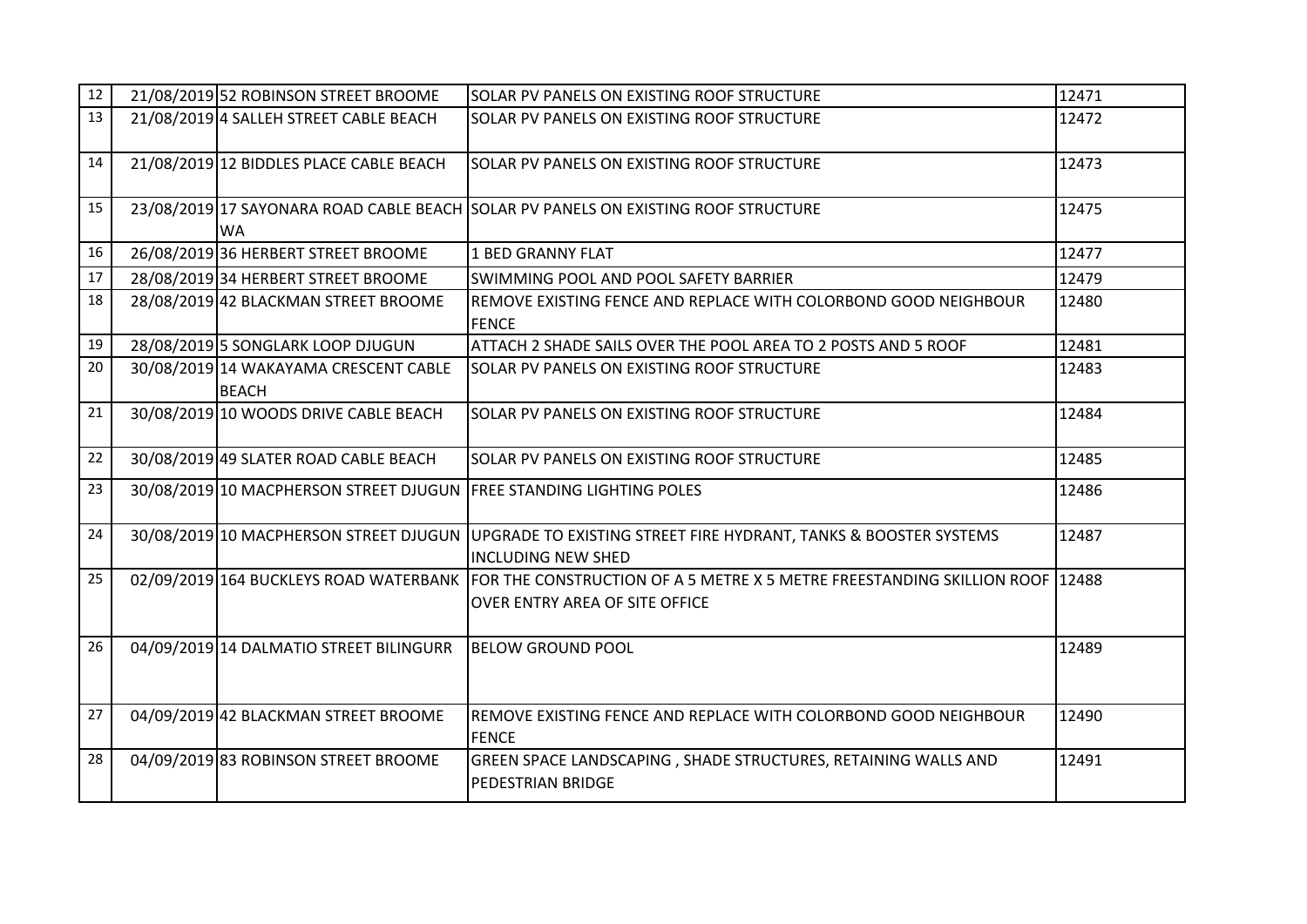| 29                                                |              | 05/09/2019 2 JEWELL STREET DJUGUN       | CHANGE OF USE OF THE EXISTING BUILDING TO A SCHOOL FACILITY INCLUDING               | 12492           |                  |  |  |
|---------------------------------------------------|--------------|-----------------------------------------|-------------------------------------------------------------------------------------|-----------------|------------------|--|--|
|                                                   |              |                                         | INTERNAL ALERATIONS & NEW BUILDING ADDITIONS TO THE EXISTING BUILDING               |                 |                  |  |  |
|                                                   |              |                                         |                                                                                     |                 |                  |  |  |
| 30                                                |              | 05/09/2019 36 FRANGIPANI DRIVE CABLE    | SOLAR PV PANELS ON EXISTING ROOF STRUCTURE                                          |                 | 12496            |  |  |
|                                                   |              | <b>BEACH</b>                            |                                                                                     |                 |                  |  |  |
| 31                                                |              | 05/09/2019 5 GREBE WAY DJUGUN           | SOLAR PV PANELS ON EXISTING ROOF STRUCTURE                                          |                 | 12493            |  |  |
| 32                                                |              |                                         | 05/09/2019 12 GIBSON RETREAT CABLE BEACH SOLAR PV PANELS ON EXISTING ROOF STRUCTURE |                 | 12494            |  |  |
|                                                   |              |                                         |                                                                                     |                 |                  |  |  |
| 33                                                |              | 05/09/2019 13 WUDARR BEND CABLE BEACH   | SOLAR PV PANELS ON EXISTING ROOF STRUCTURE                                          | 12495           |                  |  |  |
|                                                   |              |                                         |                                                                                     |                 |                  |  |  |
| 34                                                |              | 17/09/2019 21 HAMERSLEY STREET          | REFURBISHMENT TO EXISTING CHURCH                                                    |                 | 12508            |  |  |
| 35                                                |              | 17/09/2019 LOT 29 (26) FREDERICK STREET | <b>FULL DEMOLITION OF EXISTING HOUSE</b>                                            |                 | 12509            |  |  |
| <b>HEALTH &amp; RANGERS APPLICATIONS RECEIVED</b> |              |                                         |                                                                                     |                 |                  |  |  |
|                                                   | No. Date Rec | <b>Applicant</b>                        | Proposal                                                                            | <b>Comment</b>  | <b>Record No</b> |  |  |
|                                                   | Nil          |                                         |                                                                                     |                 |                  |  |  |
| <b>EVENTS APPLICATIONS RECEIVED</b>               |              |                                         |                                                                                     |                 |                  |  |  |
|                                                   | No. Date Rec | <b>Applicant</b>                        | Proposal                                                                            | <b>Comment</b>  | <b>Record No</b> |  |  |
|                                                   | Nil          |                                         |                                                                                     |                 |                  |  |  |
| <b>APPLICATIONS FOR DISCUSSION</b>                |              |                                         |                                                                                     |                 |                  |  |  |
|                                                   | No. Date Rec | <b>Address</b>                          | Proposal                                                                            | <b>Comments</b> | PA No/Officer    |  |  |
|                                                   | Nil          |                                         |                                                                                     |                 |                  |  |  |